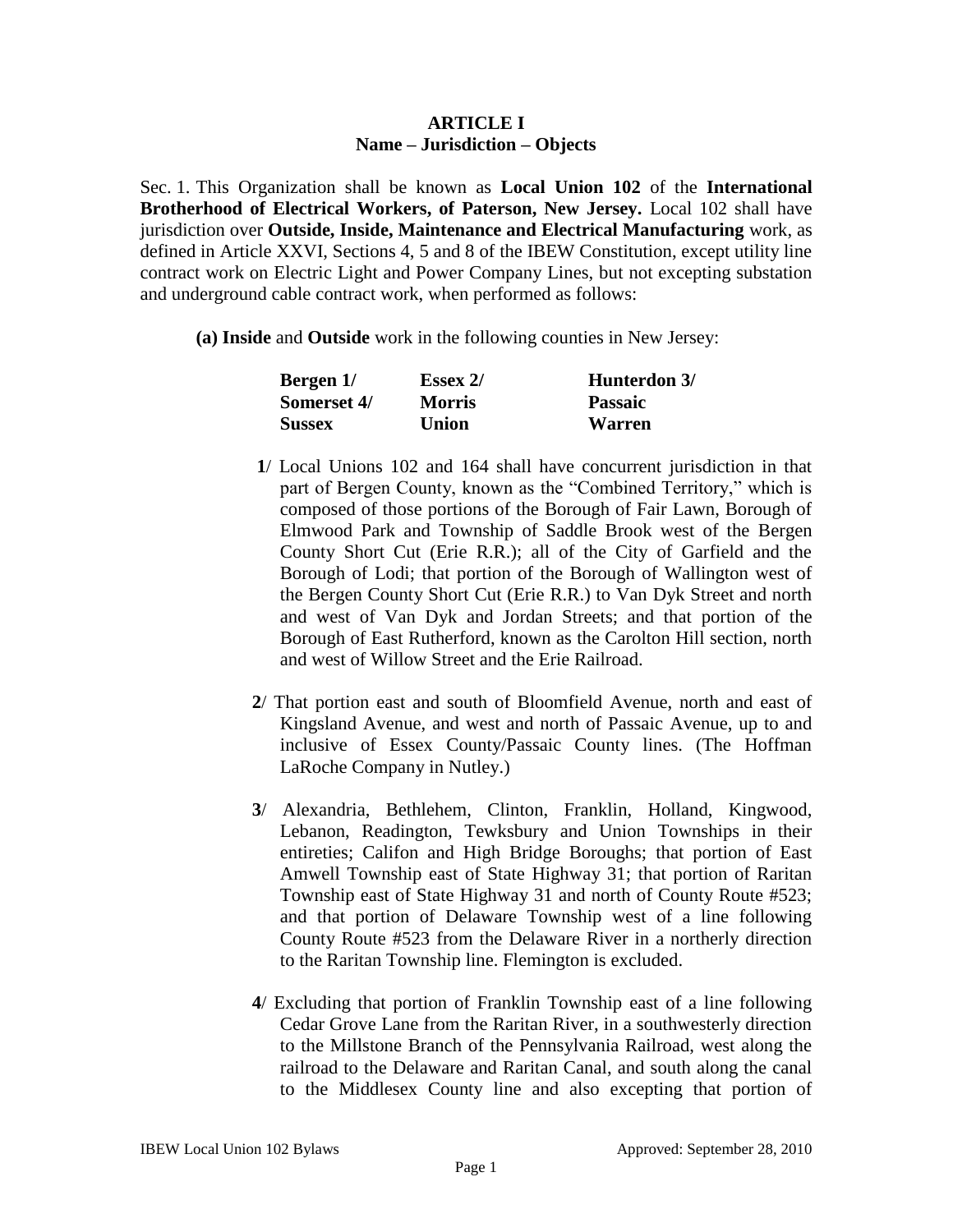Highway 206 (formerly State High 31 north from Mercer County to the Harlingen Road and west along that road and the Dutchtown-Zion Road to Hillsboro Township line.)

**(b) Inside** electrical work when performed in the following counties in Pennsylvania:

> **Bucks County 1/ Monroe County 2/ Northampton County 3/ Pike County 4/**

- **1**/ Plumstead, Bedminster, Tinicum, Nockamixon, Bridgeton and Duram Townships in their entirety, and that portion of Haycock and Springfield Townships east of a line following State Highway 412 from Northampton County south to Route 09071, along 09071 to State Highway 212, along Highway 212 to Route 09068, and along 09068 to State Highway 313. Also included is that portion of Dublin Borough east of State Highway 313.
- **2/** Polk, Eldred, Chestnut Hill, Ross, Hamilton, Jackson, Pocono, Stroud, Smithfield and Middle Smithfield Townships, the Boroughs of Stroudsburg, East Stroudsburg and Delaware Water Gap. That portion of Tunkhannock and Tobyhanna Townships west of Route #115 from Chestnut Hill Township north to the Luzerne County line.
- **3/** Upper Mount Bethel, Lower Mount Bethel, Washington, Plainfield, Bushkill, Forks, Palmer, Upper Nazareth, Lower Nazareth, Williams Township, the City of Easton, and the village of Butztown, in their entirety; that portion of Moore Township north and east of a line following State Highway 946 from the Lehigh Line to Klecknereville and along State Highway 987 from there to Bath Borough. Also that portion of East Allen Township north of Bath Borough and east of State Highway 987. Also that portion of Bethlehem and Lower Saucon Townships east of a line following Hektown-Butztown Road south from Lower Nazareth Township through Butztown and continuing to Middletown, along Alternate U.S. Highway 22 to the eastern boundary in a southerly direction to the Bethlehem City line, along the Bethlehem city Line between Bethlehem and Lower Saucon Township to the northern boundary of Hellertown, along the line between Hellertown and Lower Saucon Township to State Highway 412, along 412 to Bucks County.
- **4/** Porter, Delaware and Lehaman Townships in their entirety.